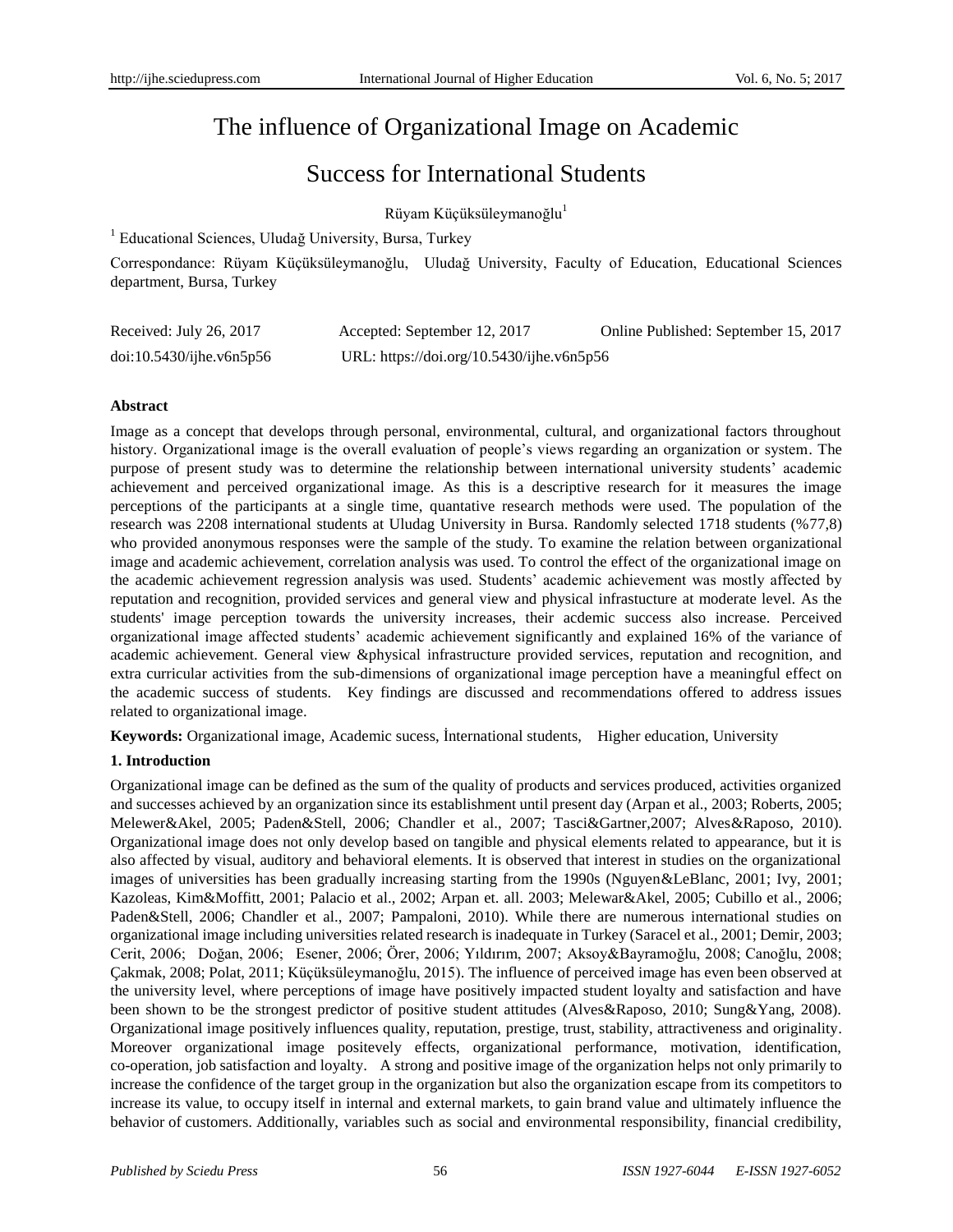innovativeness, marketing, communication, management, product and service quality are effective in image formation (Lemmink et. all., 2003). Organizational image affects many organizational outputs either directly or indirectly (Vigoda-Gadot&Ben-Zion, 2004; Vigoda-Gadot, et. all., 2004). Perceived organizational image yields several outcomes. The education programs, the physical possibilities of the school, personal and organizational environment, demographic features, environmental features, admission criteria, sports facilities, campus size, academic programs, library facilities, the academic staff, the graduates and the students who are currently studying and stories about the school (Arpan et. all., 2003; Kazoleas et. all., 2001; Paden & Stell, 2006).

O'Neill&Gaither (2007) found that the employees with a more positive image are likely to identify themselves with the organization more and there is a positive and significant relationship between organizational identification and cooperative behavior. In today's stiff competitive environment, organizations strive to have a difference over other organizations and gain more attention. Positive organizational image is one of the important variables that have a direct effect on the success of the organization as it enables the success of employees. In an increasingly competitive environment and to meet the demands of customers, it has become a necessity for higher education organizations to measure their image and be to ascertain how the constructed image is formed and how it can be modified in order to better reflect the intended image (Küçüksüleymanoğlu, 2015). Without customer feedback, it would be impossible for an organization to know whether they needed a change or not and it is rather safe to blame the customers themselves on this since it is their fault for not raising their voices when confronted with exceptionally poor service or quality. Besides, the organizations with positive images are more successful in achieving their goals for they are trusted by society and raise their reputation. For an effective management, it is important for university administrators to learn about the experiences and outcomes of organizational image. The existence of a supportive environment, good communication among university staff, students and the administration, high perceptions of organizational identity and personality result in an increase in the perception of organizational image. A good organizational image is vital for any organization. The formation of organizational image requires a long time and the maintenance of the desired image is very crucial for the organizations. Therefore, organizations should manage their images effectively. Individuals' needs should be satisfied in order to build a positive perception and achieve organizational objectives.

Organizational image is not only responsible for achieving success, but also for maintaining it. Therefore, there is a direct relationship between a university's image and the satisfaction students get from the university. Organizational image; is an important decision criterion in the selection of universities. Students choose their preferences either for undergraduate or graduate programs based on the image of the university, the faculty or even the department. (Nguyen &LeBlanc, 2001; Paden&Stell, 2006). Universities attract successful students using image appeal. Positive image perception also affects students' loyalty behavior and satisfaction level positively (Nguyen&LeBlanc, 2001; Palacio, Meneses&Perez, 2002). The image of a university with good infrastructure, physical resources, and social service units which contribute socialization and qualified academic staff, directly affects the success and performance of students. Organizational image is an important resource in this competitive context and positive organizational image help attract customers to the organization (Flavian, Guinaliu& orres, 2005). In this competitive context, universities seek to increase their image both to increase their share from the economic market and to attract the qualified faculty and students to their universities.

There are a few studies investigating the relationship between organizational image and academic achievement. Universities with a wide range of social impact and centers of attraction, it is necessary to have a positive and high level organizational image in order to be able to provide qualified graduates. For this reason, universities with a positive image attract high qualified students and those students have motivation and academic success. In today's world, where labor mobility has increased rapidly, international student mobility has also reached an important level. With increasing cooperation and interaction between countries, relations of production are gradually changing and the need for qualified human power, which is seen as the driving force of economies in parallel with the development and enrichment efforts of the countries, is getting even higher. In the twenty-first century, besides raising qualified human power, countries that can attract these people to themselves on a global scale, can evaluate the human power correctly and in place, produce new information by using global knowledge, transform information into economic and social benefit, and adopt a human-oriented development approach will be successful.

Making our higher education system a center of attraction for international students; will contribute to achieving a competitive higher education system on a global scale, sensitive to the needs of society and the economy. It is expected that the number of international students reaching 4.5 million in global level by 2012, will reach 8 million by 2020. When higher education system is turned into an attraction center for international students, this will contribute to achieve a competitive higher education system on a global scale, sensitive to the needs of society and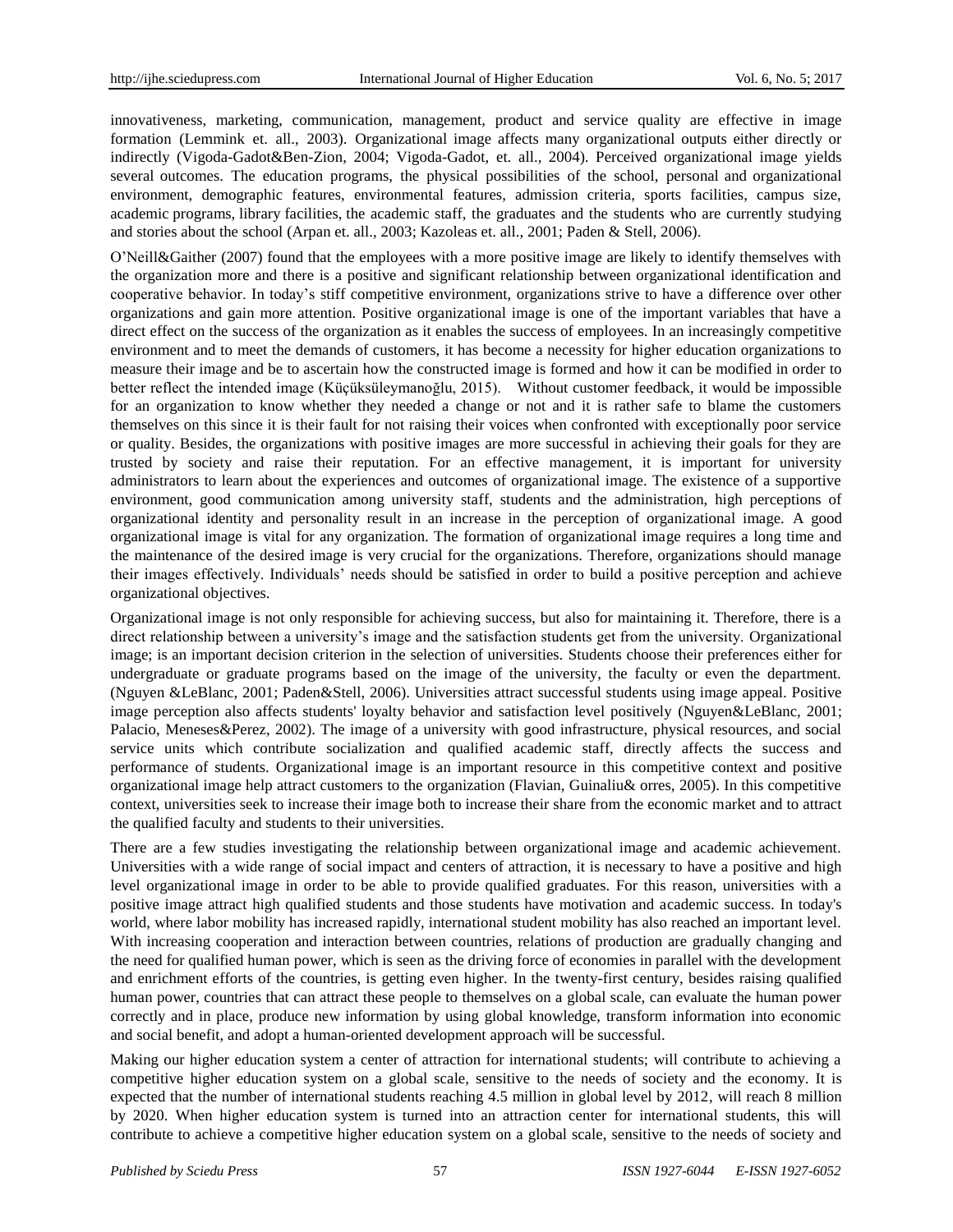the economy. The number of international students coming to Turkey is also increasing. The direct and indirect economic opportunities provided by international education are one of the reasons why countries are increasingly interested in international students. According to statistics of the Organization for Economic Co-operation and Development (OECD) in 2012, 0,9 percent of international students prefer Turkey. While Turkey was among the first 20 countries preferred by international students in 2000, it was not among the top 20 countries attracting the most students in 2012, despite a significant increase in the number of students. While the number of international students in universities was 16,656 in 2000-2001 academic year, it reached to 48,183 in 2013-2014 academic year. The topic of international students has become one of Turkey's priorities with the Tenth Development Plan. At the end of 2018, the share of Turkey in the world international student market in higher education will be increased to 1,5 percent. Moreover, the higher education system will be transformed into a quality oriented, competitive structure within the framework of autonomy, performance orientation, specialization and diversity principles on the basis of accountability. To achieve this goal, universities carry out various studies, preparations and implementations both in the axis of higher education policy and individually. One of the most competitive alliances among universities is the field of distance education. It is noteworthy that the use of internet technologies in education has become widespread and that distance education which is made through these technologies has increased confidence and that universities have turned to these applications which are the material attraction (Engin, 2013).

State universities have some difficulties in attracting international students to the university. The most outstanding difficulties are, international students are not able to benefit from part-time student status in universities due to the law, housing especially for the married students, the problems of marriage, the employment opportunities which are low and the language of education in many state universities is Turkish. In order to attract more international students to universities, it is necessary to establish a communication and management strategy accordingly. International students is a very highly competitive market. NUFFIC- (Netherlands Organization for International Cooperation in Higher Education) categorized the two factors that encourage students to international education. These are attraction and promotion that influence their choice of country, university and education program. In higher education, educational opportunities and services related to international students' perceptions, in short, is becoming increasingly important for organizational image.

## *1.1 Purpose*

This research aimed to determine the effect of perceived organizational image on international students' academic success. The research also aimed to find the sub-dimensions of organizational image that affect students' academic achievement.

- Is organizational image of the university effective in explaining the international students' academic achievement?
- Is general view and physical infrastructure, provided services, educational quality, social responsibility, organizational culture, extra curricular activities, reputation&recognition subdimensions effective in explaining the international students' academic achievement?

## **2. Method**

Descriptive relational research method was used in this study since the momentary perception of organizational image is measured. The target population of this research is the international students at undergraduate and graduate programs of Uludağ University at 2015-2016 academic year. As this is a descriptive research for it measures the image perceptions of the participants at a single time, quantative research methods were used. Organizational image and sub-dimensions of the predictor variables when considering university students were considered as variables predicting academic achievement.

## *2.1 Sample*

The population of the research was 2208 international students at Uludag University in Bursa. Randomly selected 1718 students (%77.8) who provided anonymous responses were the sample of the study. The academic grade point avarege scores of the students varied considerably. 24.27% (n=417) of the students have 1.99 or lower. 29.45% (n=506) have GPA between 2.00-2.99,27.35% (n=470) have 3.00-3.49 and 18.91% (n=325) have 3.50 and 4.00.

## *2.2 Data Collection*

The organizational image perceptions of the students at in relation to the university were determined through an instrument developed by the researcher with the aim of measuring images of higher education institutions and by taking into consideration the related literature and the unique dynamics of Uludag University (Küçüksüleymanoğlu,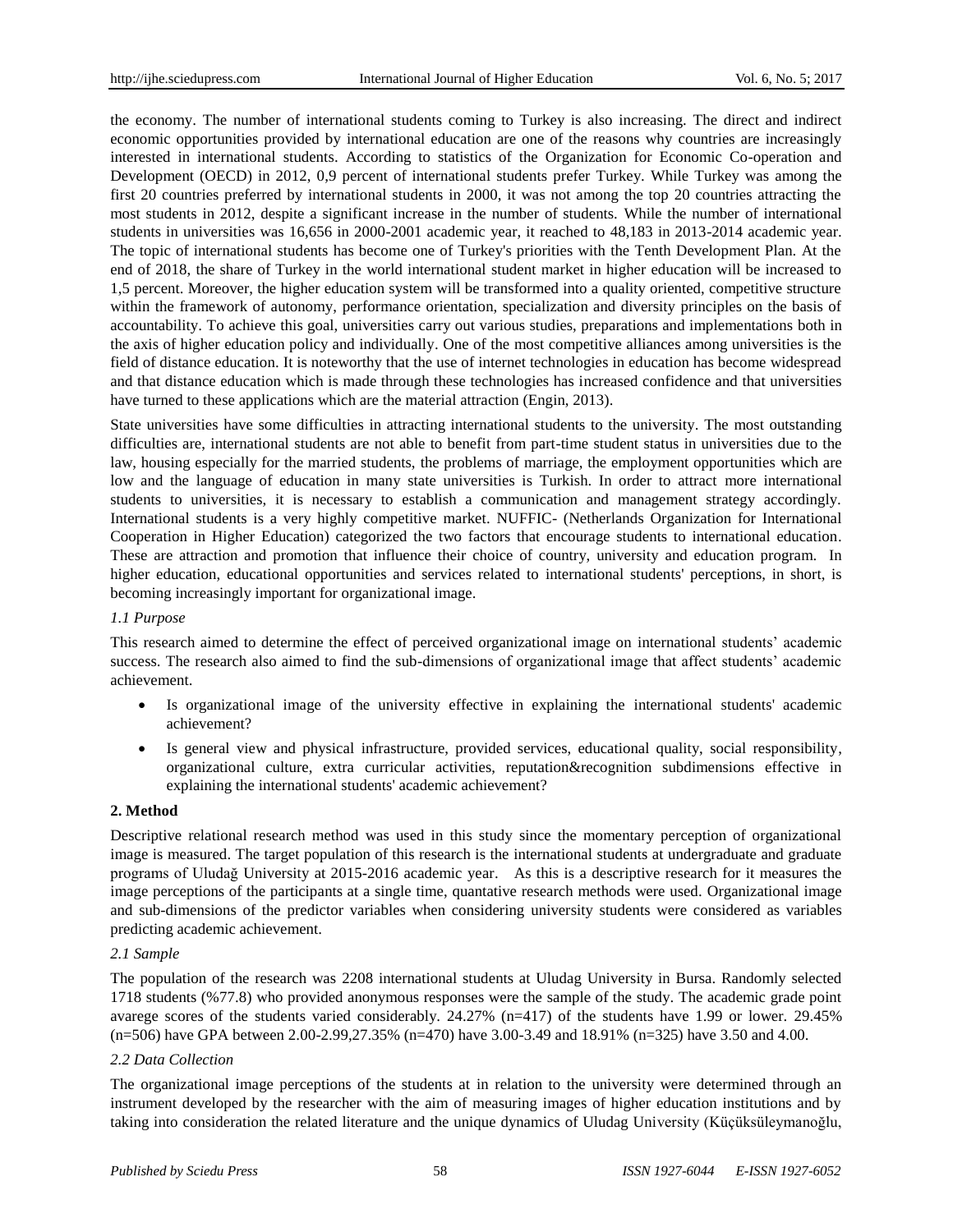2015). The instrument was composed of two sections. The first section included the Personal Information Form prepared to collect personal info about the students and the second section included 60 statements aiming to determine the organizational image perception of the university. To measure the organizational image 5-point Likert type with 1 being 'strongly disagree'and 5 being 'strongly agree,'grading was used. In the study, in order to determine the factor structure, the exploratory factor analysis technique was used. Moreover, for the whole of the scale, the Cronbach's Alpha reliability coefficient was determined to be  $\alpha = 921$ . for sub dimensions coefficients are I.general view and physical infrastructure ( $\alpha$ =.871) II.provided services ( $\alpha$ =.925) III.educational quality ( $\alpha$ =.786) and IV.social responsibility ( $\alpha$ =.902), organizational culture ( $\alpha$ =.658), extra curricular activities ( $\alpha$ =.589), reputation and recognition ( $\alpha$ =.759).

## *2.3 Data Analysis*

To examine the relation between organizational image and academic achievement, correlation analysis was used. When the correlation coefficients are assessed, if the correlation coefficient is between 0.70 and 1.00, it has been interpreted as "high", between 0.69 and 0.30 it has been interpreted as "medium", and if it is 0.29 and below it has been interpreted as related to "low" level (Büyüköztürk, 2005) and when it gets closer to 0.00, it has been interpreted as irrelevant. To control the effect of the organizational image on the academic achievement regression analysis was used. This method is used to predict a relationship between a dependent variable and multiple independent variables. Multiple regression also explains the relative degree to which a series of variables contribute to the multiple prediction of a variable (Williams & Monge, 2001). All correlations significant at  $p < .01$ .

#### **3. Findings**

This research has limitations that restrict the generalisation of its findings and open up directions for future research. Firstly, only Uludağ University international students were investigated. Future research stemming from the results of this study can employ larger and more diverse samples. Correlation coefficients regarding the relationship between organizational image and academic achievement showed that there was a moderate positive relationship between students' perceived organizational image and academic achievement  $(r=0.39, p< .01)$ .

Table 1. Correlation Coefficients of Organizational Image and Subcales on Academic Success

| <b>Image Sub Scales</b>                | <b>Academic Success</b> |  |  |  |
|----------------------------------------|-------------------------|--|--|--|
| General view & physical infrastructure | $.33*$                  |  |  |  |
| Provided services                      | $.37*$                  |  |  |  |
| Educational quality                    | $29*$                   |  |  |  |
| Organizational culture                 | $.18*$                  |  |  |  |
| Social responsibility                  | $.15*$                  |  |  |  |
| Reputation&Recognition                 | $.38*$                  |  |  |  |
| Extra curricular opportunities         | $14*$                   |  |  |  |
| Organizational image                   | $.39*$                  |  |  |  |

#### $*$  p $< 01$

Correlation coefficients regarding the relationship between organizational image and academic achievement showed that there was a moderate positive relationship between students' perceived organizational image and academic success ( $r=0.39$ ,  $p<01$ ). In terms of sub-dimensions, there was a moderate positive relationship between academic success and general view & physical infrastructure (r=0.33, p<.01), provided services (r=0.37, p<.01) and reputation&recognition ( $r=0.33$ ,  $p<01$ ) whereas there is a low relationship between academic sucess and organizational culture (r=0.18, p<.01), social responsibility (r=0.15, p<.01), educational quality (r=0.29, p<.01) and extra curricular activities (r=0.14, p<.01). Students' academic achievement was mostly affected by reputation and recognition, provided services and general view and physical infrastucture.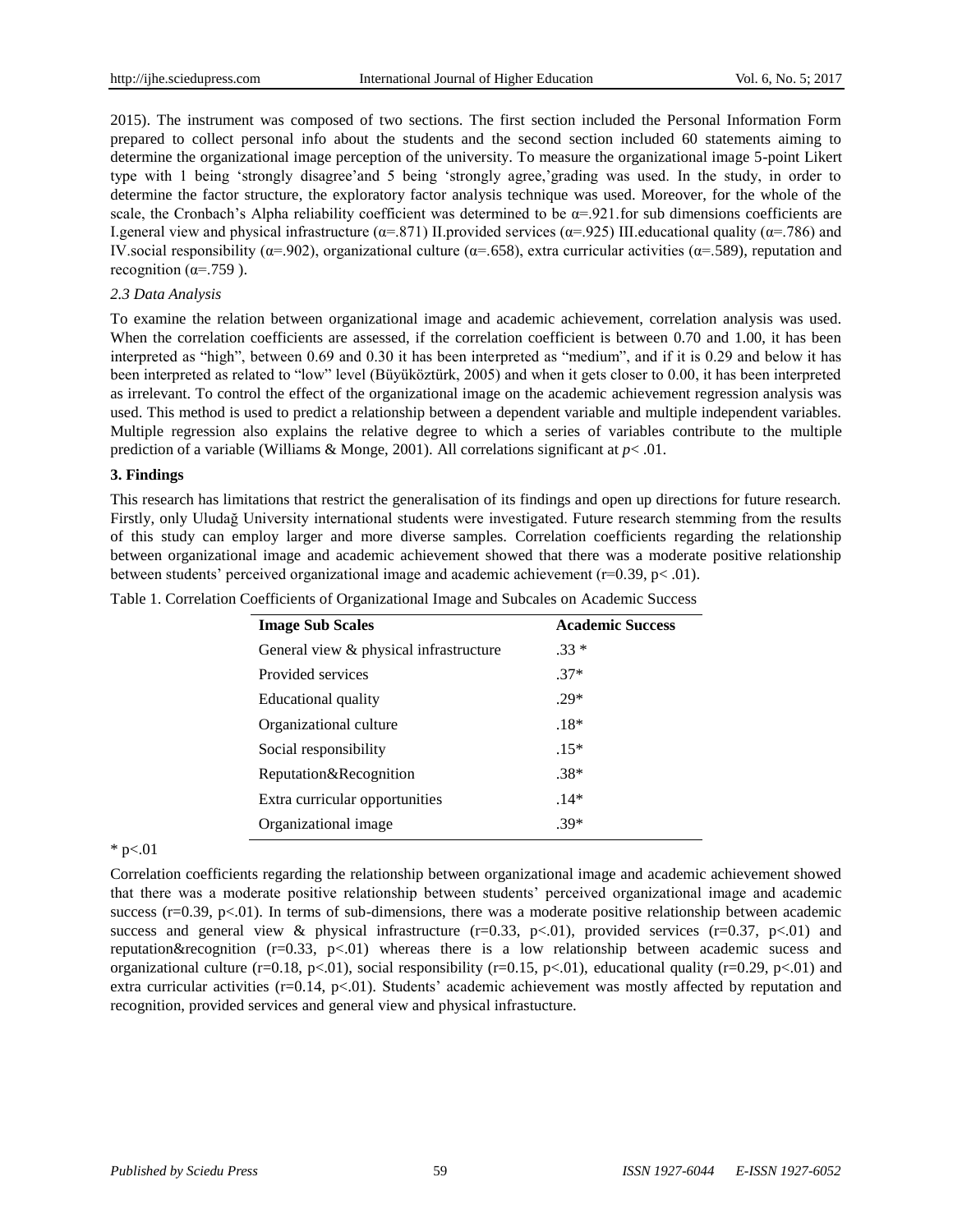|                      |               | Academic<br><b>Success</b> |      |        |
|----------------------|---------------|----------------------------|------|--------|
|                      | B             | ShB                        | b    |        |
| Constant             | .812          | .112                       |      | 4.348* |
| Organizational Image | .551          | .037                       | .597 | 9.497* |
| $R = 0.404$          | $R^2 = 0.163$ |                            |      |        |
| $F(1-1717)=3.614$    | $p=.000$      |                            |      |        |

|  |  |  | Table 2. Simple Regression Analysis of Organizational Image and Academic Sucess |
|--|--|--|---------------------------------------------------------------------------------|
|  |  |  |                                                                                 |

 $*<sub>p</sub> < .01$ 

The results of the regression analysis regarding how much perceived organizational image predict students' academic achievement is given in table 2. Organizational image perception is a significant predictive variable in explaining the academic success of students. (R=0.404; R<sup>2</sup>=0.163, p<.01) and explained 16% of the variance of academic achievement. It is seen that the perception of the organizational image of the students is influenced their academic achievement at a low level.

| <b>Image Sub Scales</b>               | B          | <b>SEB</b> | β    | t        |
|---------------------------------------|------------|------------|------|----------|
| Constant                              |            |            |      |          |
| General view &physical infrastructure | 0.252      | 0.34       | 0,34 | $3.187*$ |
| Provided services                     | 0.307      | 0.29       | 0,22 | $0.652*$ |
| Educational quality                   | 0.074      | 0.22       | 0,09 | 0.334    |
| Organizational culture                | 0.275      | 0.23       | 0,02 | 1.052    |
| Social responsibility                 | 0.081      | 0.12       | 0,06 | 1.657    |
| Reputation&Recognition                | 0.743      | 0.30       | 0,23 | $0.243*$ |
| Extra curricular opportunities        | 0.561      | 0.33       | 0.16 | $3.24*$  |
| $R = 0.422$                           |            | 0.016      |      |          |
| $R^2 = 0.31$                          |            |            |      |          |
| $F(7-1717)=4263,25$                   | $P = 0.00$ |            |      |          |

Table 3. Multiple Regression Analysis of Organizational Image Subcales and Academic Success

 $*_{p}$  < .01

General view &physical infrastructure, provided services, reputation and recognition, and extra curricular activities from the sub-dimensions of organizational image perception have a meaningful effect on the academic success of students. (R=0,422, R  $\text{\textless}=0.31$ , *p*<.01). Variables that are influential on the academic success of students from sub-dimensions of organizational image explains 31% of the academic achievement of the students. When the t values of regression coefficients were examined, general view & physical infrastructure, provided services, extra curricular activities, reputation and recognition sub-dimensions were shown to explain students' academic achievement, whereas organizational culture, educational quality and social responsibility did not influence academic achievement significantly. When β coefficients were examined, students' academic achievement was mostly explained by general view & physical infrastructure ( $\beta$ =0,34), extra curricular activities ( $\beta$ =0,33), followed by reputaion and recognition, (β=0,30), provided services (β=0,29) and respectively**.**

## **4. Discussion**

This study has revealed a significant moderate positive relationship between university international students' perceived organizational image and their academic success. While a moderate positive relationship was found between students' academic achievement and general view & physical infrastructure, provided services and reputation& recognition; a low positive relationship was found between academic achievement and educational quality, organizational culture, social responsibility, extra curricular activities. The sub-dimensions of organizational image; general view & physical infrastructure, provided services, extra curricular activities, reputation and recognition influenced students' academic success significantly, whereas organizational culture, educational quality and social responsibility did not influence academic achievement. In conclusion, perceived organizational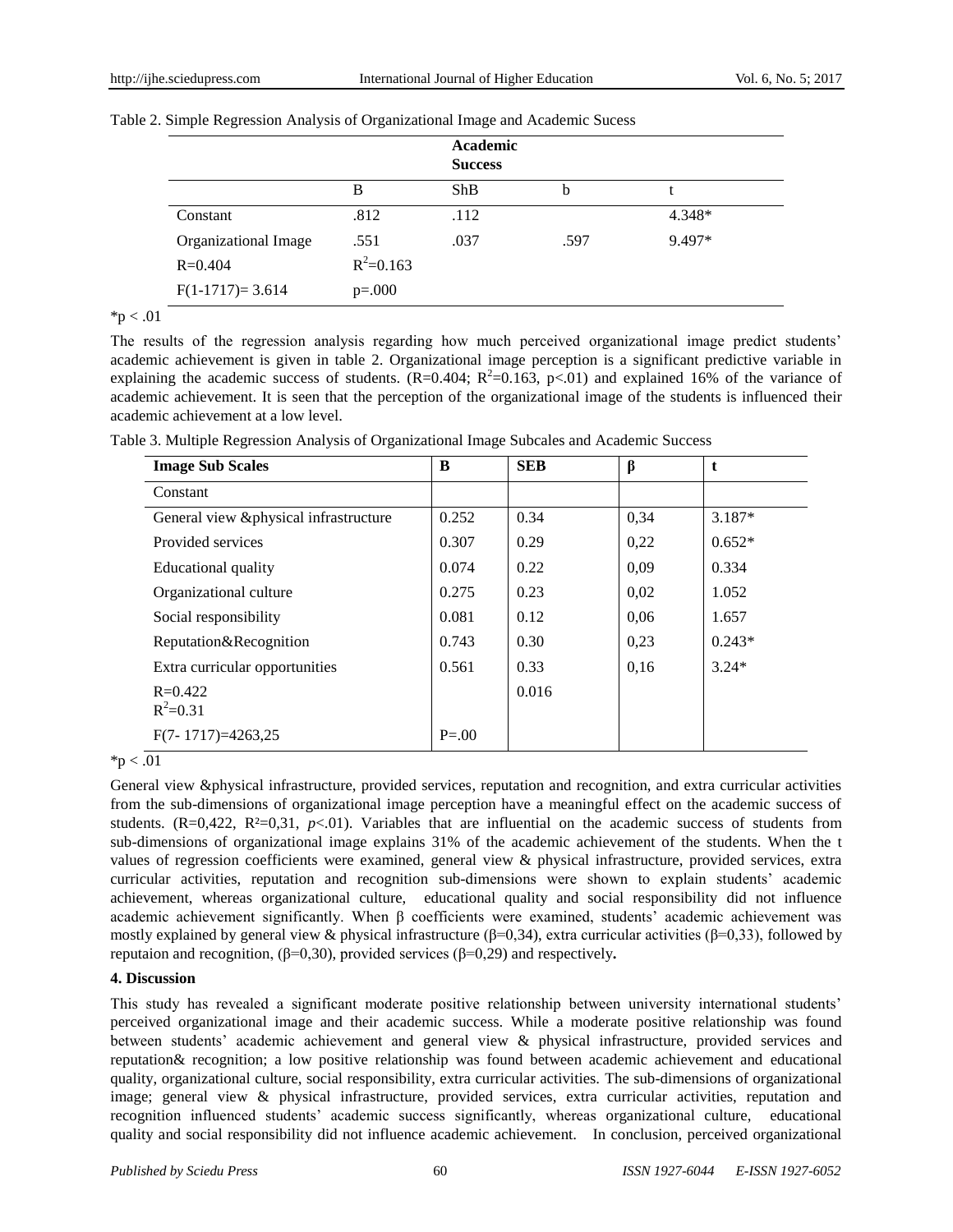image is a factor that significantly affects international students' academic achievement. Findings of the present study confirm and verify that to provide academic success, students' perceptions regarding the image of their university have to be increased.

As one of the ways to increase the academic success of the students is to improve the organizational image of the university positively; It is necessary for university administrators to search for ways to improve the image of universities. To create a good image of the university, students' needs and expectations should be taken into account. An obvious implication of these findings is that, in order to increase students' intention to apply to or enroll in a school, university marketers need to enhance the students' familiarity with the school's name. Extra curricular activities and to advertise them especially via social media contributes to the positive image of universities reputation and recognition. University administration should improve the university's image by encouraging public relations and advertising such activities. In Turkey, it is not common for state universities to advertise in newspapers or magazines. As a matter of fact, state universities often do not have the habit of filling their quotas. Moreover, they do not have to enter into a lot of customer acquisition struggle in the education market because they are not profit oriented. However, in recent years, it has been observed that in order to preserve the reputations and academic strengths of state universities or to raise higher levels, they have provided some scholarship and accommodation opportunities for successful s succesful international students.

The current findings suggest that such non academic factors do in fact influence image of although they are not often considered especially by state university administrators as important. Universities should improve themselves in campus facilities, architecture, name and brand reputation, sports a nad library facilities, student clubs for extra curricular activites that form some of the image perception. The physical and social facilities and guidance services of higher education institutions are among the things to be considered first for the international students because they play a critical role in the choice of country for education. There are some problems such as learning Turkish, socialization and accommodation for international students coming to Turkey. It is necessary for the international students to be provided with sufficient number of dormitory facilities. The physical conditions and social facilities of university dormitories should be arranged to meet the expectations of international students. It is thought that if the Build-Rent and Build-Operate-Transfer models are applied for making dorms, the need for international students' accommodation can be improved to some extent. Also, solutions should be provided to the problems of housing of the international students coming with their family. In addition, university campuses and dormitories should be organized in such a way as to facilitate the lives of international students. It is much more likely that students will prefer universities with physical facilities such as clean, modern classrooms, laboratories, etc., with a constantly vibrant campus with various social cultural events (Soutar&Turner, 2002; Price et all.,2003). Modern living arrangements, the presence of communication and information technologies, and a good working environment are criteria for academic success. The various academic and financial assistance opportunities that college students provide to their students may also be factors that students consider in the academic success (Yusof et. all., 2008 , İsmail, 2009). For example, it is necessary to employ personnel who speak English and some other foreign languages in dormitories, administrative offices and libraries. Places of worship for students belonging to other religions should be provided.

Extracurricular activities should be improved and supported. Programs should be organized to support the social life of the students outside the university, creating opportunities for cultural interaction with other students and the community. Ensuring international student participation in student communities operating at universities will have positive effects on socialization, language learning and academic achievement. In addition, international students should be encouraged to set up their own communities and be supported to organize events on important days of their country. Orientation services should be provided to help students survive the cultural joy of living. Students should be given practical information about Turkish culture and city life.

International students need a structure that will guide them through their entire education period from their initial contact with a new culture and find solutions to their problems. In international applications, units called international student offices play an important role during the time students are educated, including the orientation process. International students will be guided by universities, and units should be set up to assist them when they first arrive in the country, and physical and administrative capacities of existing ones should be developed. It should be ensured that these units are able to communicate directly and continuously with the candidate students. Guidance for international students should guide and assist the student in the bureaucratic procedures of public institutions such as admissions, visas, health insurance and work permits. In this context, experts should be hired to serve. Regular surveys should collect information on the needs, problems and expectations of international students. In the direction of the internationalization of higher education and the aim of improving the trends and living conditions for foreign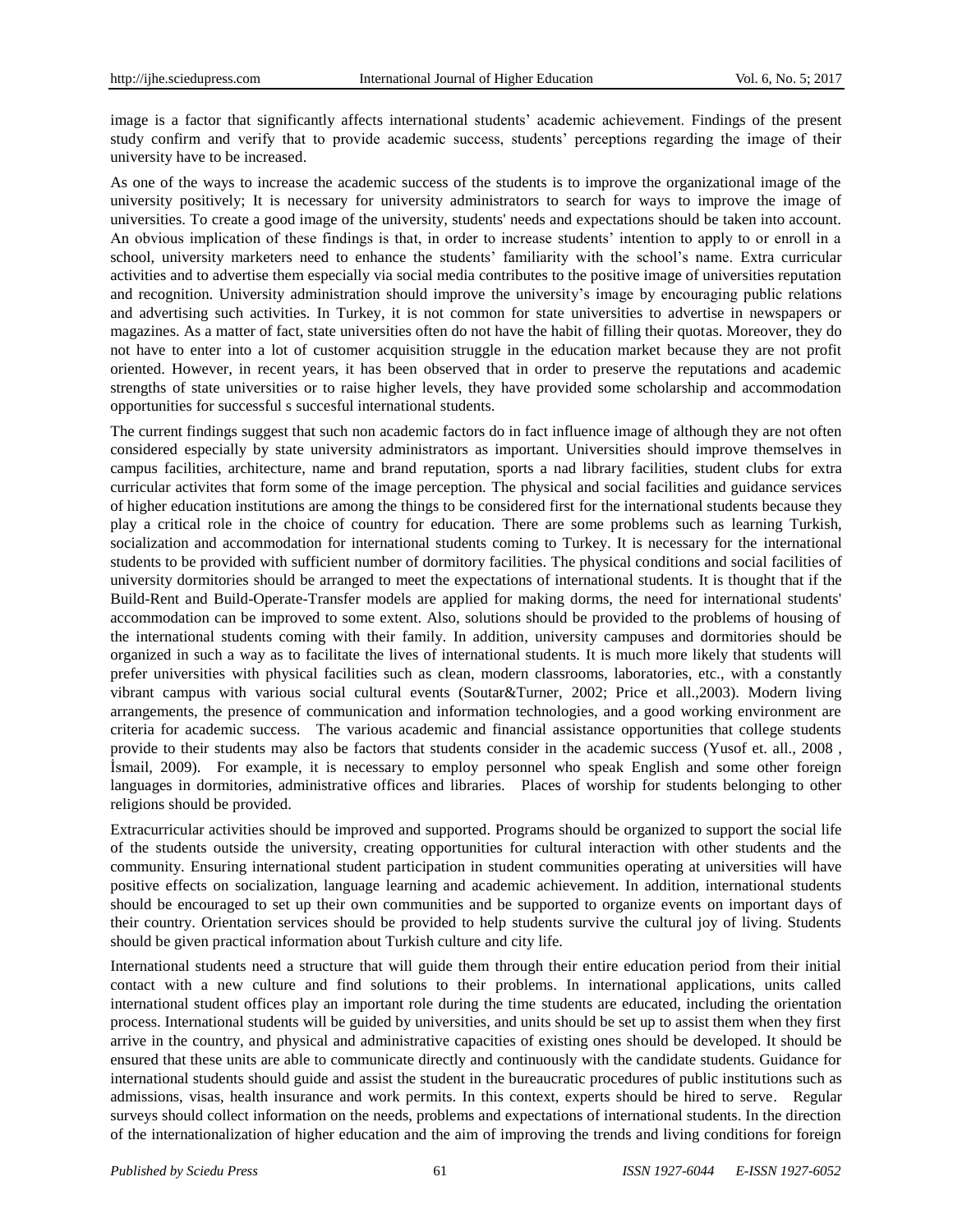students, the primary responsibility of universities is seen as one of the important factors in the country and university preferences of international students. Scholarships given to international students are important in terms of developing political, economic and cultural relations between countries and laying the groundwork for co-operation. Scholarships given by public and non-governmental organizations have a critical importance in the internationalization of the Turkish higher education system, to attract more students and to promote the image of universities as a brand, the selection mechanism and qualifications of scholars as well as the number of scholarships should be established and developed. In this context, the international students should be analyzed according to the geography, social structures and successes.

Further, longitudinal studies could be conducted to determine if and how the importance of the dimensions of international students selection practices are affected by organizational image perceptions.

#### **References**

- Aksoy, R. & Bayramoğlu, V. (2008). Sağlık işletmeleri için kurumsal imajın temel belirleyicileri: Tüketici değerlemeleri. (Key determinants of corporate image for health care enterprises: Consumer appraisals) *Zonguldak Karaelmas Üniversitesi Sosyal Bilimler Dergisi, 4*(7), 85-96.
- Alves H, Raposo M. (2010). The influence of university image on student behaviour. *Int. J. Educ. Manage., 24*, 73-85. <https://doi.org/10.1108/09513541011013060>
- Arpan, L. M., Raney, Arthur. A., & Zivnuska, S. (2003). A cognitive approach to understanding university image. *Corporate Communications: An Internatonal Journal, 8*(2), 97-113.<https://doi.org/10.1108/1356328031047535>
- Büyüköztürk, S. (2005). *Sosyal bilimler için veri analizi el kitabı. (Data analysis handbook for social sciences)* Ankara: Pegema Yayıncılık.
- Canoğlu, M. (2008). Otel müşterilerinin imaj ve hizmet kalitesi algıları ile tekrar satın alma davranışları arasındaki ilişkinin belirlenmesi. (Determining the relationship between hotel customer's perception of image and service quality and re-buying behavior).Yayımlanmamış yüksek lisans tezi (Unpublished master's thesis), Çukurova Üniversitesi Sosyal Bilimler Enstitüsü, (Cukurova University Institute of Social Sciences ) Adana.
- Cerit, Y. (2006). Eğitim fakültesi öğrencilerinin üniversitenin örgütsel imaj düzeyine ilişkin algıları. (The perception of education faculty students about the organizational image level of the university) Kuram ve Uygulamada Eğitim Yönetimi Dergisi, 12(47), 343-365.
- Chandler, A., Jakstadt, L., Loughman, L., Smith, K., Turner, R., & Wrye, H. (2007). Party foul: An analysis of factors contributing to a university's party school image. Retrieved December 01, 2008, from http://www.grady.uga.edu/reports/partyschool2007.pdf .
- Cubillo JM., Sanchez J., Cervino, J. (2006). International students' decision-making process. *Int. J. Educ. Manage. 20*, 101-115.<https://doi.org/10.1108/09513540610646091>
- Çakmak H (2008). Kurumsal imajın çalışanların örgütsel bağlılıkları üzerindeki etkisine yönelik bir araştırma. (A research on the effect of corporate image on the organizational commitment of employees) Yüksek Lisans Tezi. Dumlupınar Üniversitesi Sosyal Bilimler Enstitüsü. Kütahya.
- Demir, K. (2003). İmaj yönetimi: Çalışma yaşamında izlenimlerin yönetimi. (Image management (management of impressions in working life) Ankara: Sandal Yayınları.
- Doğan, T. (2006). Yeni reklam araçları ve kurum imajı oluşturma sürecine katkıları. (New advertising tools and contribution to the process of image creation),Yayımlanmamış yüksek lisans tezi, (Unpublished master's thesis) Sel aık Üniversitesi Sosyal Bilimler Enstitüsü, Konya.
- Engin, M. (2013). Üniversitelerin Teknoloji Temelli Uzaktan Eğitim Sistemlerinin Karakteristik Özellikleri Açısından İncelenmesi. *Journal Of Educatıonal Scıences And Practice, 23*(12), 1-22.
- Esener, B. (2006). Kurum kimliği ve imajının tüketici davranışları üzerindeki etkisinin belirlenmesine yönelik bir araştırma. (A study to determine the effect of corporate identity and image on consumer behavior) Yüksek Lisans Tezi. Maltepe Üniversitesi Sosyal Bilimler Enstitüsü, İstanbul.
- Flavian, C., Guinaliu, M., & Torres, E. (2005). The influence of corporate image on consumer trust: A comparative analysis in traditional versus internet banking. Internet Research, 14 (4), 447-470. <https://doi.org/10.1108/10662240510615191>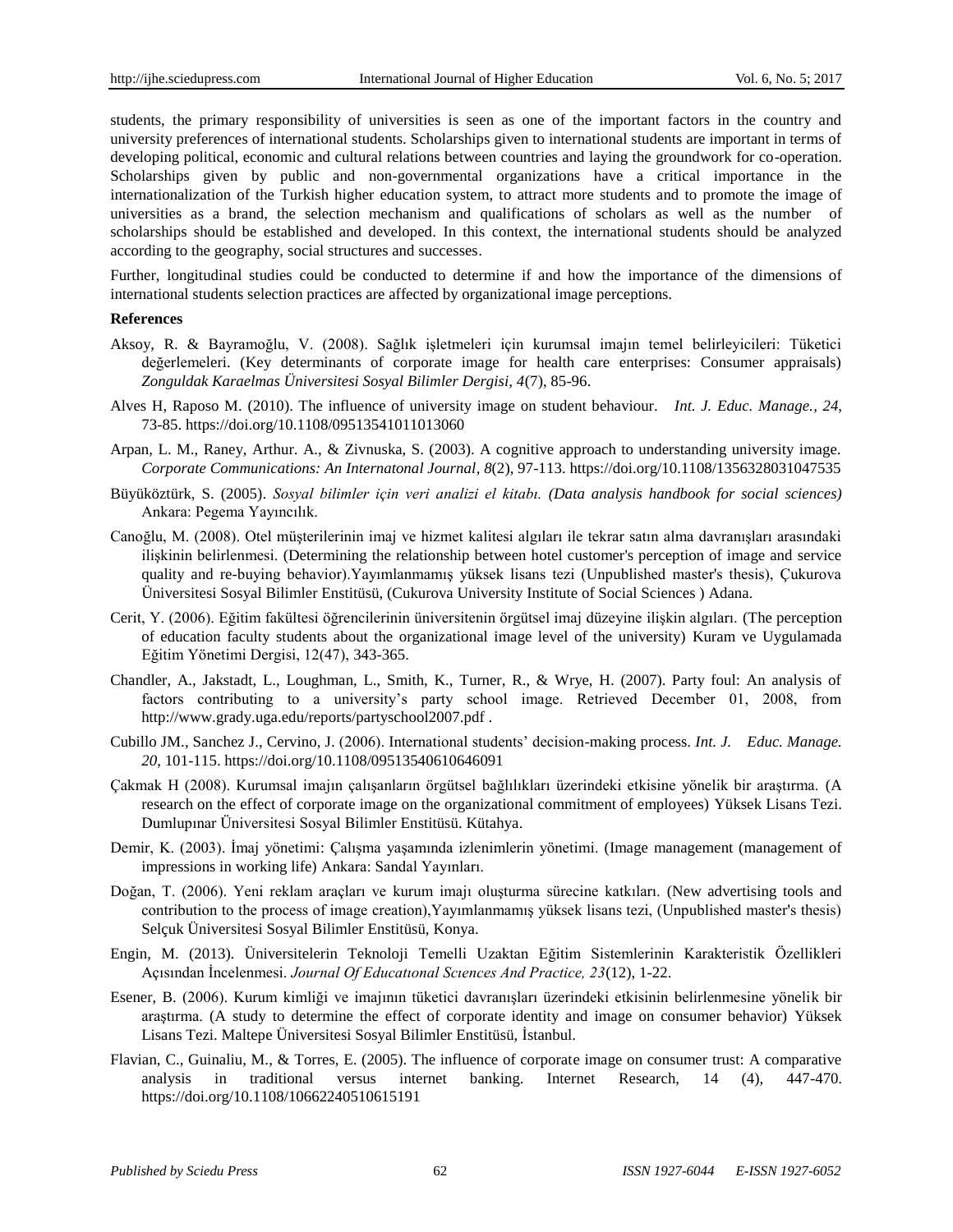- Ismail, N. (2009). *Mediating effect of information satisfaction on college choice*. Paper presented in Oxford Business & Economics Conference Program. UK.
- Ivy, J. (2001). Higher education institution image: A correspondence analysis approach. *International Journal of Educational Management, 15*(6), 276-82[. https://doi.org/10.1108/09513540110401484](https://doi.org/10.1108/09513540110401484)
- Kazoleas, D., Kim Y., & Moffitt, M. A. (2001). Institutional image: A Case Study. *Corporate Communications, 6*(4), 205-216. <https://doi.org/10.1108/EUM0000000006148>
- Küçüksüleymanoğlu, R. (2015). Organizational Image Perceptions of Higher Education Students. *Education Research Reviews, 10*(20) 2667-2673. <https://doi.org/10.5897/ERR2015.2443>
- Lemmink, J., Schuijf A., & Streukens, S. (2003). The role of corporate image and company employment image in explaining application intentions. *Journal of Economic Psychology, 24*, 1-15. [https://doi.org/10.1016/S0167-4870\(02\)00151-4](https://doi.org/10.1016/S0167-4870(02)00151-4)
- Melewar, T. C., & Akel, S. (2005). The role of corporate identity in the higher education sector: A case study. *Corporate Communications: An International Journal, 10*(1), 41-57. <https://doi.org/10.1108/13563280510578196>
- Melewar TC. (2006). Corporate communications, identity, and image: A research agenda. *J. Brand Manage. 14*, 196206.
- Moogan, Y.J. ve S. Baron. (2003). An analysis of students characteristics within the student decision making process. *Journal of Further and Higher Education, 27*(3), 271-287.<https://doi.org/10.1080/0309877032000098699>
- Nguyen, N., & LeBlanc, G. (2001). Image and reputation of higher education institutions in students' retention decisions. *The International Journal of Education Management, 15*(6/7), 303-311. <https://doi.org/10.1108/EUM0000000005909>
- NUFFIC /www.nuffic.nl Retrieved 05.04.2017
- OECD. (2012).<https://www.oecd.org/pisa/pisaproducts> PISA%202012%20Technical%20Report\_ Chapter%201.pdf Retrieved 15.06.2017
- O'Neill, J. L., & Gaither, C. A. (2007). Investigating the relationship between the practice of pharmaceutical care, construed external image, organizational identification, and job turnover intention of community pharmacists. *Research in Social and Administrative Pharmacy, 3*, 438-463[. https://doi.org/10.1016/j.sapharm.2006.10.006](https://doi.org/10.1016/j.sapharm.2006.10.006)
- Örer, L. (2006). Kahramanmaraş Sütçü İmam Üniversitesi'nin kurumsal imajının öğrenciler açısından ölçülmesi üzerine bir alan çalışması. (An area study on Kahramanmaras Sütçü İmam University's measurement of institutional image in terms of students).Yayımlanmamış yüksek lisans tezi, Kahramanmaraş Sütçü İmam Üniversitesi Sosyal Bilimler Enstitüsü, Kahramanmaraş.
- Paden, N., & Stell, R. (2006). Branding options for distance learning programs: Managing the effect on university image. *International Journal Instructional Technology & Distance Learning, 3*(8), 45-54.
- Palacio, A. B., Meneses, G. D., & Perez, P. J. P. (2002). The configuration of the university image and its relationship with the satisfaction of students. *Journal of Educational Administration, 40*(5), 486-505. <https://doi.org/10.1108/09578230210440311>
- Pampaloni A. (2010).The influence of organizational image on college selection: what students seek in institutions of higher education. *J. Market. Higher Educ. 20*(1), 19–48[. https://doi.org/10.1080/08841241003788037](https://doi.org/10.1080/08841241003788037)
- Polat S (2011) The relationship between university students' academic achievement and perceived organizational image. Kuram ve Uygulamada Eğitim Bilimleri, 111: 257-262.
- Price, I., Matzdorf, L. ve H. Agahi. (2003). The impact of facilities on student choice of university. *International Journal of Educational Management, 21*(10), 212-22.<https://doi.org/10.1108/02632770310493580>
- Roberts, L. M. (2005). Changing faces: Professional image construction in diverse organizational settings. *Academy of Management Review, 30*, 685-711.<https://doi.org/10.5465/AMR.2005.18378873>
- Saracel, N., Özkara, B., Karakaş, M., Yelken, R., Vatandaş, C., Bayram. (2001). Afyon Kocatepe Üniversitesinin kurumsal imajı: Afyon halkının üniversiteyi algılaması tutum ve beklentilerine ilişkin araştırma. (Afyon Kocatepe Üniversitesinin kurumsal imajı: Afyon halkının üniversiteyi algılaması tutum ve beklentilerine ilişkin araştırma) Afyon: Afyon Kocatepe Üniversitesi Yayınları.